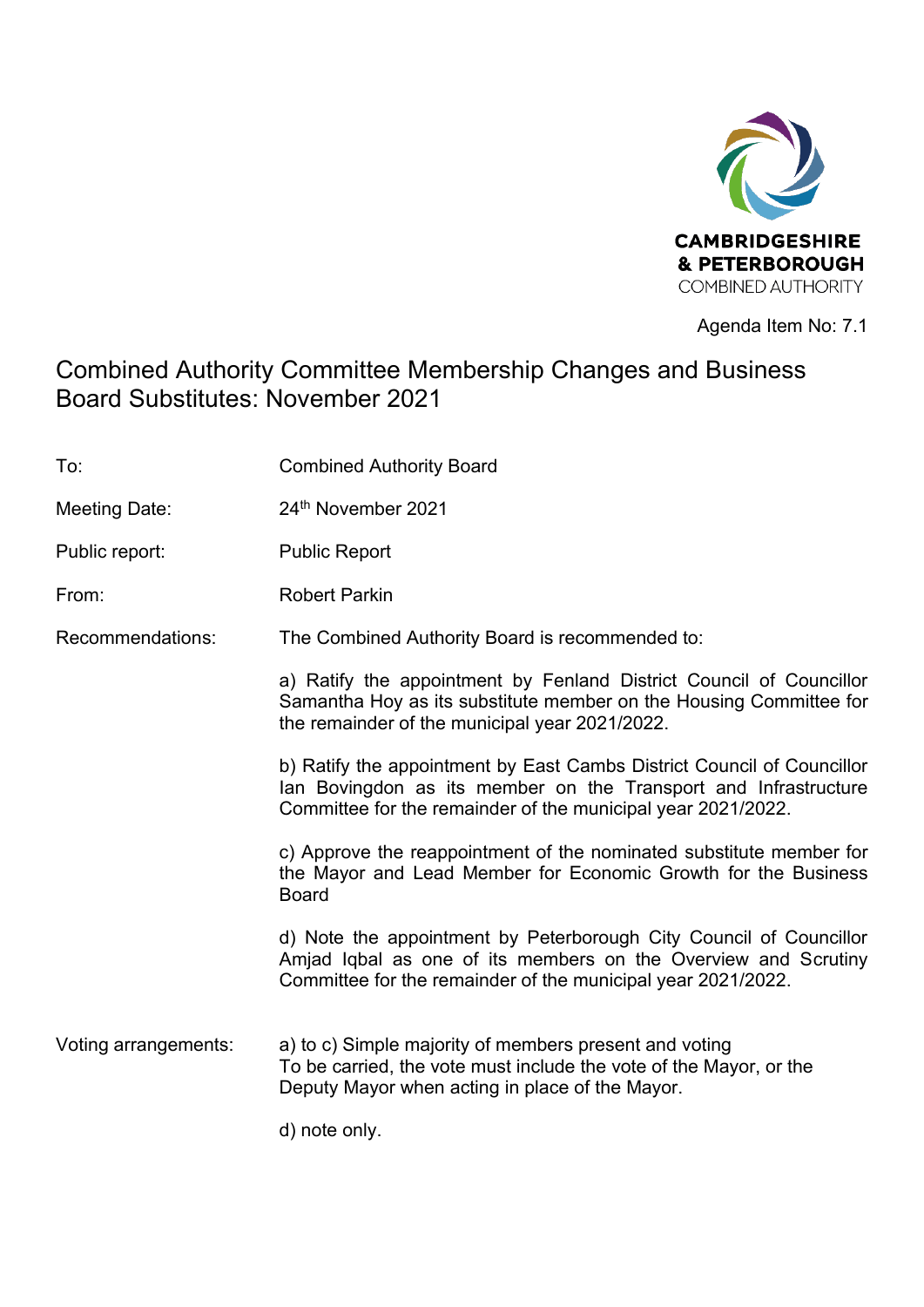### 1. Purpose

- 1.1 The report advises the Board of amendments to the substitute membership of the Housing Committee notified by Fenland District Council, the membership of the Transport and Infrastructure Committee notified by East Cambs District Council, and notifies of amendments to the membership of the Overview and Scrutiny Committee from Peterborough City Council.
- 1.2 The report requests that the Board approve the reappointment of Cllr Bailey as the substitute member for the Mayor and Lead Member for Economic Growth for the Business Board.

### 2. Background

- 2.1 Fenland District Council has advised that it has revised its substitute appointment to the Housing Committee with Cllr Samantha Hoy replacing Cllr Chris Boden as the substitute member.
- 2.2 East Cambs District Council has advised that it has revised its appointment to the Transport and Infrastructure Committee with Cllr Ian Bovingdon replacing Cllr Joshua Schumann.
- 2.3 Peterborough City Council has advised that it has revised one of its appointments to the Overview and Scrutiny Committee with Cllr Amjad Iqbal replacing Cllr Shaz Nawaz.
- 2.4 The Monitoring Officer has delegated authority to accept changes to membership of committees notified by Board members during the municipal year to ensure there is a full complement of members or substitute members at committee meetings.

#### Business Board Substitute Members

- 2.5 As stated in the Constitution (Appendix 5, Section 8.2): The Mayor and the Lead Member for Economic Growth of the Combined Authority shall be members of the Business Board by virtue of their office. The Combined Authority may appoint at least one Substitute Member to act in their absence. These shall be non-voting members of the Board.
- 2.6 The Combined Authority Board is invited to reappoint Cllr Bailey as substitute member for the Mayor and Lead Member for Economic Growth.

### 3. Financial Implications

- 3.1 In accordance with the Cambridgeshire and Peterborough Combined Authority Order 2017 no remuneration is to be payable by the Combined Authority to its members or substitute members.
- 4. Legal Implications